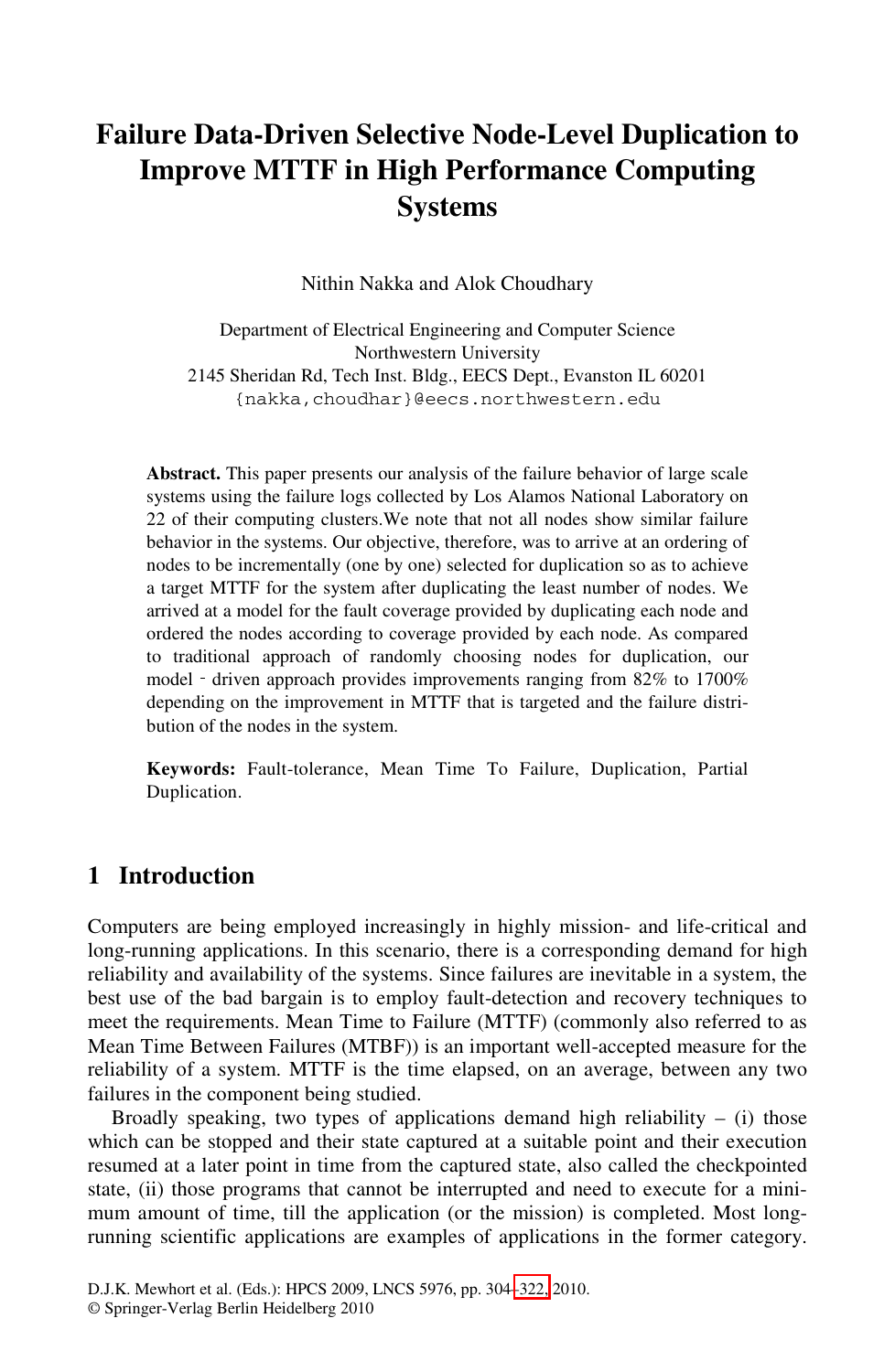They require efficient mechanisms to take checkpoints of the entire state of the application at a suitable point, and effective techniques to detect failures so as to roll back execution to the checkpointed state. For applications in the latter category, such as systems and software for flight, or spacecraft control, a time for the length of the mission (or mission time) is pre-determined and appropriate fault-tolerance techniques need to be deployed to ensure that the entire system does not fail within the mission time. The mission time of a flight system directly determines the length of its travel and is a highly critical decision point.

The MTTF of a system is an estimate of the time for which the system can be expected to work without any failures. Therefore, for applications that can be checkpointed MTTF could be used to determine the checkpointing interval, within which the application's state must be checkpointed. This would ensure that the checkpoint state itself is not corrupted and hence by rolling back to this state on detecting a failure the application will continue correct execution. For applications of the latter category, the MTTF can be used to determine the mission time, before which the system executes without any failure.

Understanding the failure behavior of a system can greatly benefit the design of fault-tolerance and reliability techniques for that as well as other systems with similar characteristics and thereby increasing their MTTF. Failure and repair logs are a valuable source of field failure information. The extent to which the logs aid in reliable design depends on the granularity at which the logging is performed. System level logs could assist in system-wide techniques such as global synchronous checkpointing etc. However, logging at a finer granularity, like that at the node-level, improves the effectiveness of techniques applied at the node level. An important observation that we make in this paper is that, "All nodes in a system are not equal" (either by functionality or by failure behavior). We attempt to take into account the logical (in the network configuration) locations of a node in the system, in reconciling its observed failure behavior.

Node-level reliability information also helps in designing and deploying techniques such as duplication selectively to the most critical portions of the system. This decreases setup, maintenance and performance costs for the system. Furthermore, with a framework for selective fault-tolerance in place the techniques could be customized to meet the specific reliability requirements of the application. In this paper we show how node-level duplication can be customized to meet an application's target MTTF.

The key contributions of this work are:

- 1. Analysis of node-level failures and their correlation with system and network configuration.
- 2. Data-driven estimation of the coverage provided for selective duplication of nodes in the system.
- 3. A methodology for selecting an optimal or near-optimal subset of the nodes that need to be duplicated to achieve the MTTF requirements of the application.

#### **Description of Systems under Study and Data Sets**

Los Alamos National Laboratory has collected and published data regarding the failure and usage of 22 of their supercomputing clusters. This data was previously analyzed by Schroeder et. al. from CMU to study the statistics of the data in terms of the root cause of the failures, mean time between failures and the mean time to repair.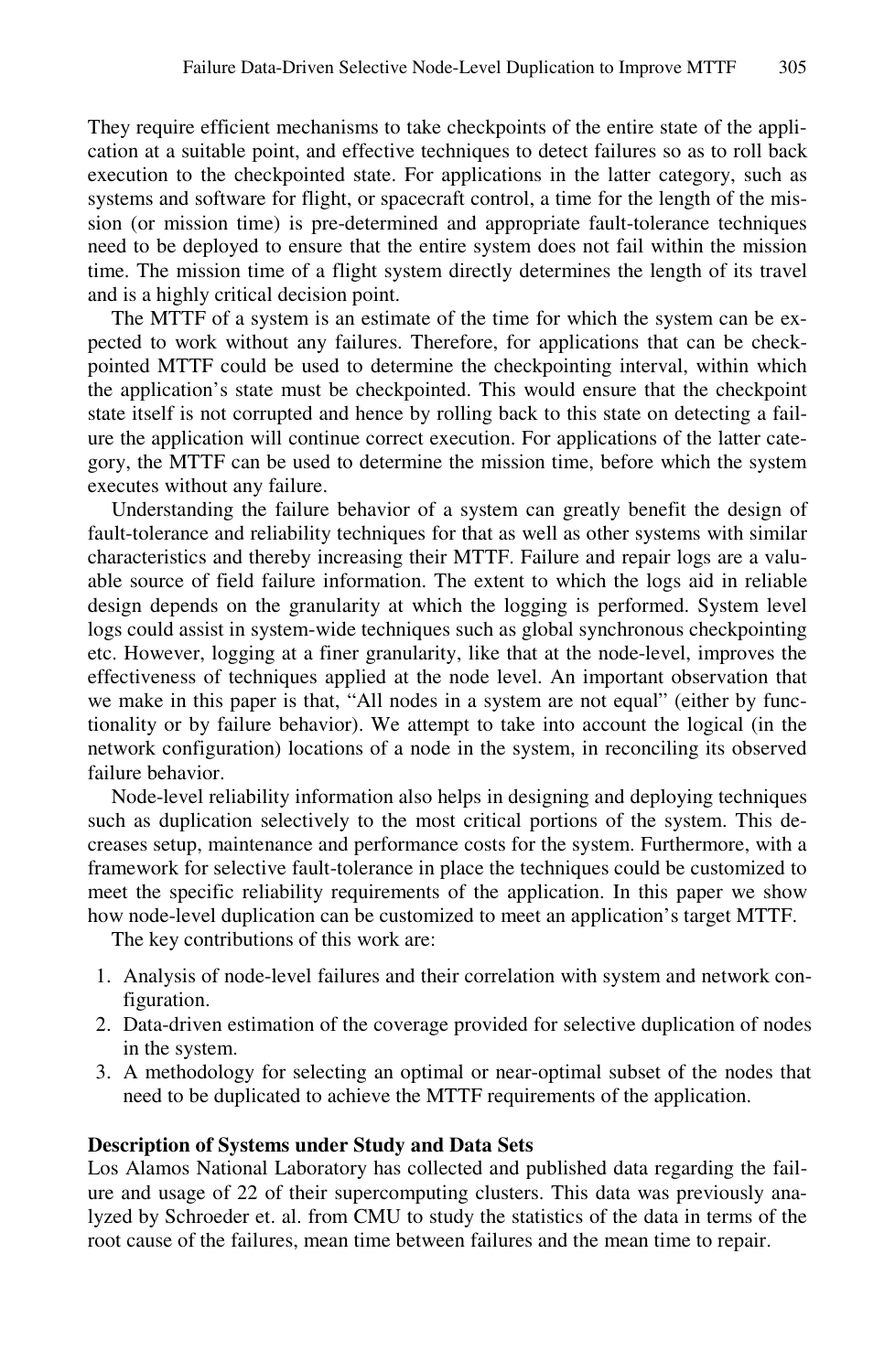Table 1 provides the details of the systems. In the "Production Time" column the range of times specifies the node installation to decommissioning times. A value of "N/A" indicates that the nodes in the system have been installed before the observation period began. For these machines, we consider the beginning of the observation period (November 1996) as the starting date for calculating the production time. For some machines, multiple ranges of production times have been provided. This is because the systems have been upgraded during the observation period and each production time range corresponds to set of nodes within the system. For the sake of simplicity, for all such machines, we consider the production time to be the longest range among the specified ranges.

The failure data for a single system includes the following fields:

*System*: The number of the system under study (as referred to by Los Alamos Laboratory)

*machine type*: The type of the system (smp, cluster, numa)

*number of nodes*: The number of nodes in the system

*number of processors per node*: Some systems are heterogenous in that they contain nodes with different number of processors per node

*number of processors total*: Total number of processors in the system

 $\sum_{k=0}^{n} n_k \cdot p_k$ , where for a system,  $k$  is the number of node types in the system,

 $\mathbf{n}_{\bar{i}}$  is the number of nodes of type  $\bar{i}$  and  $\mathbf{p}_i$  is the number of processors in a node of type  $\mathbf{i}$ .

*node number starting with zero*: This node numbering is provided by Los Alamos so as to maintain consistency among all systems in terms of node numbering for easier comparison of systems.

*install date*: Date that the node was installed in the system. Since the systems under study were upgraded during the period of study, this field can vary for nodes within a system

*production date*: Date, after the installation date, where the node has been tested for initial burn-in effects and known operational failures, so that the node could be used to run production applications.

*decommission date*: Date that the node was removed from the system.

*field replacable unit type*: Whether on a failure the repair procedure involves replacing the entire unit or a portion of it.

*memory*: the amount of memory on the node

*node purpose:* The function of the node in the overall system: (i) compute, (ii) front end, (iii) graphics or a combination of the three such as graphics.fe (both graphics and front end).

*Problem Started (mm/dd/yy hh:mm)*: The time of occurrence of the failure event. This is logged by an automated fault detection engine.

*Problem Fixed (mm/dd/yy hh:mm)*: The time at which the failure was repaired and the system restored. This is logged by the administrators and repair staff.

*Down Time*: The time elapsed between the occurrence of the problem and restoration of the system.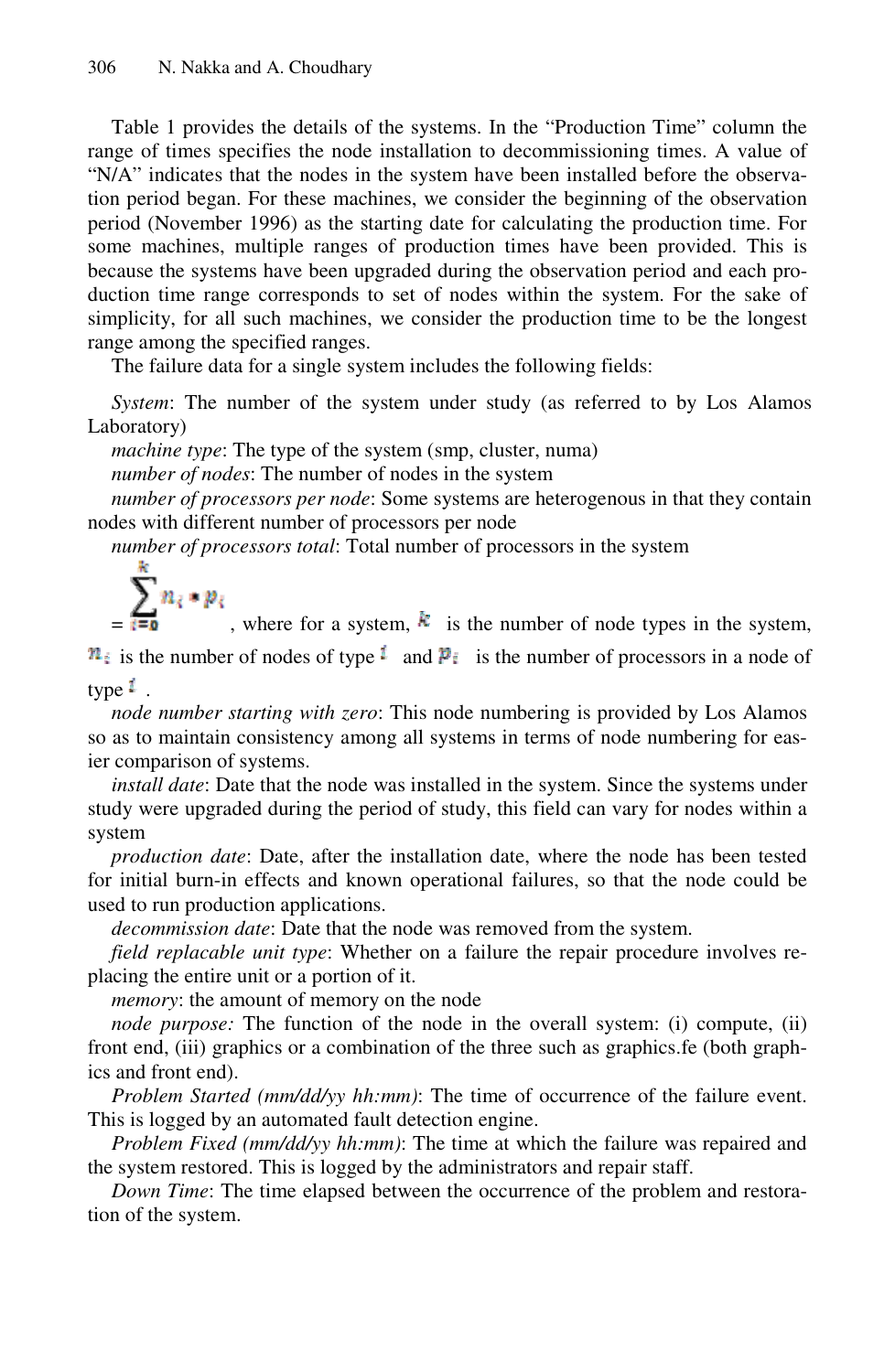The root cause for the failures is classified in the following categories: (i) Facilities, (ii) Hardware, (iii) Human Error, (iv) Network, (v) Undetermined, or, (vi) Software.

| System       |          | System         | Num          | # procs            |                | Network                         | Production                          | Remarks     |
|--------------|----------|----------------|--------------|--------------------|----------------|---------------------------------|-------------------------------------|-------------|
| Type         | Category | Number         | nodes        | # procs<br>in node |                | Topology                        | Time                                |             |
| А            | smp      | 7              | $\mathbf{1}$ | 8                  | 8              | <b>Not</b><br>Applicable        | $N/A - 12/99$                       |             |
| B            | smp      | 24             | $\mathbf{1}$ | 32                 | 32             | Not<br>Applicable               | $N/A - 12/03$                       |             |
| $\mathsf{C}$ | smp      | 22             | $\mathbf{1}$ | $\overline{4}$     | $\overline{4}$ | Not<br>Applicable               | $N/A - 04/03$                       |             |
| D            | cluster  | 8              | 164          | $\overline{2}$     | 328            | GigaBit<br><b>Ethernet Tree</b> | $04/01 - 11/05$<br>$u12/02 - 11/05$ |             |
| E            | cluster  | 20             | 256          | $\overline{4}$     | 1024           |                                 | $12/01 - 11/05$                     |             |
|              | cluster  | 21             | 128          | $\overline{4}$     | 512            | Dual rail                       | $09/01 - 01/02$                     |             |
|              | cluster  | 18             | 1024         | $\overline{4}$     | 4096           | fat tree                        | $05/02 - 11/05$                     |             |
|              | cluster  | 19             | 1024         | $\overline{4}$     | 4096           |                                 | $10/02 - 11/05$                     |             |
|              | cluster  | 3              | 128          | $\overline{4}$     | 512            |                                 | $09/03 - 11/05$                     |             |
|              | cluster  | $\overline{4}$ | 128          | $\overline{4}$     | 512            | Single rail                     | $09/03 - 11/05$                     |             |
|              | cluster  | 5              | 128          | $\overline{4}$     | 512            | fat tree                        | $09/03 - 11/05$                     |             |
|              | cluster  | 6              | 32           | $\overline{4}$     | 128            |                                 | $09/03 - 11/05$                     |             |
| F            | cluster  | 14             | 128          | $\overline{2}$     | 256            |                                 | $09/03 - 11/05$                     |             |
|              | cluster  | 9              | 256          | $\overline{2}$     | 512            |                                 | $09/03 - 11/05$                     | Most jobs   |
|              | cluster  | 10             | 256          | $\overline{2}$     | 512            |                                 | $09/03 - 11/05$                     | run on only |
|              | cluster  | 11             | 256          | $\overline{2}$     | 512            | Single rail<br>fat tree         | $09/03 - 11/05$                     | one 256-    |
|              | cluster  | 13             | 256          | $\overline{2}$     | 512            |                                 | $09/03 - 11/05$                     | node        |
|              | cluster  | 12             | 512          | $\overline{2}$     | 1024           |                                 | $09/03 - 11/05$                     | segment     |
|              |          |                |              |                    |                |                                 | $03/05 - 06/05$                     |             |
| G            | cluster  | 16             | 16           | 128                | 2048           |                                 | $12/96 - 09/02$                     |             |
|              | cluster  | $\overline{2}$ | 49           | 128,80             | 6152           |                                 | $01/97 - 11/05$                     |             |
|              |          |                |              |                    |                | Multi rail                      | $06/05 - 11/05$                     |             |
|              | cluster  | 23             | 5            | 128, 32            | 544            | fat tree                        | $10/98 - 12/04$                     |             |
|              |          |                |              |                    |                |                                 | $01/98 - 12/04$                     |             |
|              |          |                |              |                    |                |                                 | $11/02 - 11/05$                     |             |
|              |          |                |              |                    |                |                                 | $11/05 - 12/04$                     |             |
| H            | numa     | 15             | $\mathbf{1}$ | 256                | 256            |                                 | $11/04 - 11/05$                     |             |

**Table 1.** Characteristics of Systems under study

## **2 Related Work**

There has been significant study over the past few decades on analyzing failure logs from large-scale computers to understand the failure behavior of such systems and possibly use the knowledge in improving system design. Plank et. al. 0 derive an optimal checkpointing interval for an application using the failures logs obtained from networks of workstations. They derive the failure rate of the machines using the time between failures observed in the logs. In another study, Nath et. al. 0 study real-world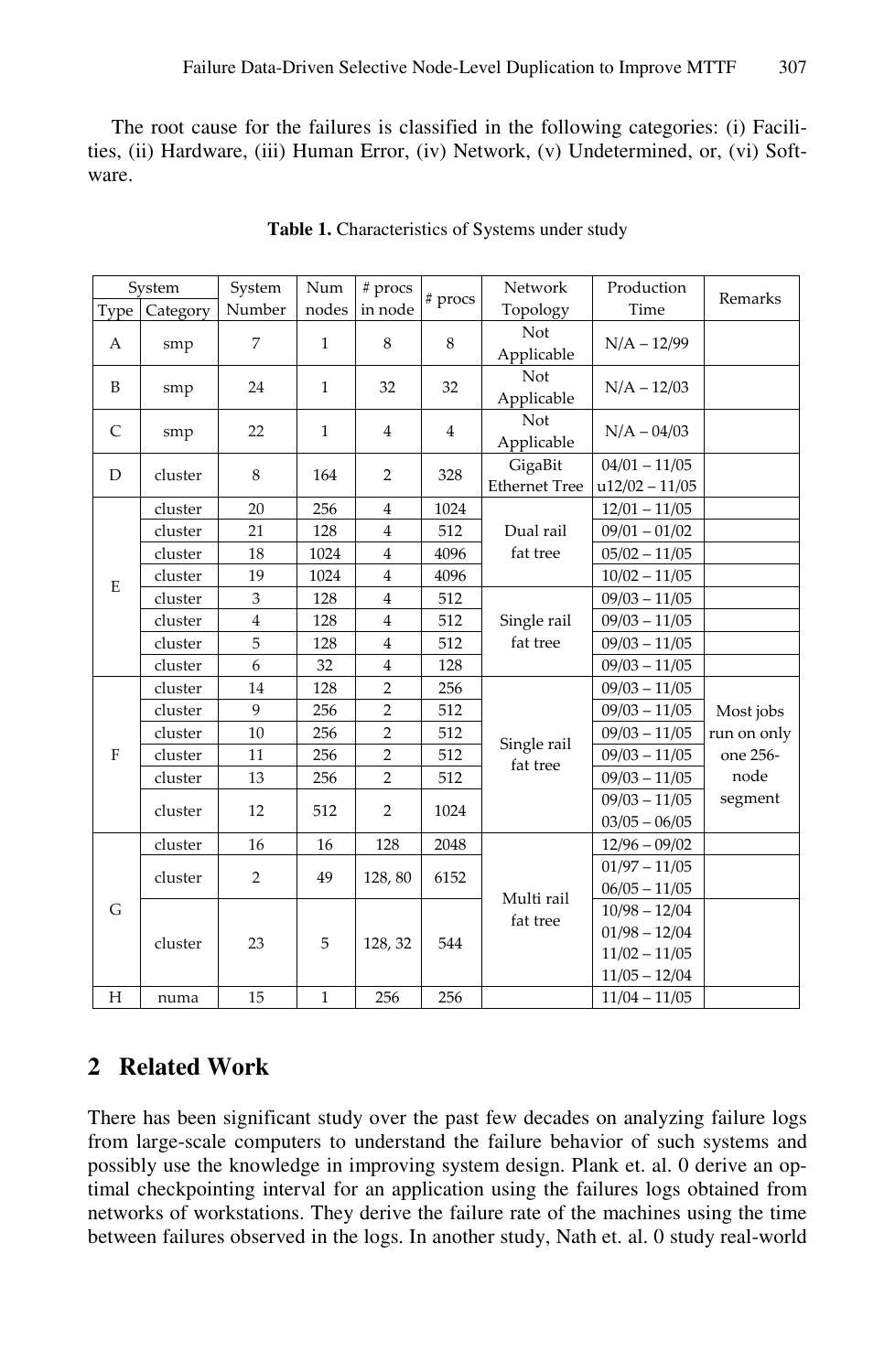failure traces to recommend design principles that can be used to tolerate correlated failures. Particularly they have used it in recommending data placement strategies for correlated failures.

Prior work in analyzing failure rates tried to arrive at reasonable curves that fit the failure distribution of the systems 0-0. Schroeder and Gibson 0 have presented the characteristics of the failure data that has been used in this study as well. However, a limitation of these studies is that they do not evaluate how system design choices could be affected by the failure characteristics that they have derived from the data. In this work we specific attempt to understand the failure behavior and use that knowledge in the design of an optimal node-level duplication strategy with the aim of increasing the overall availability of the system at the least cost.

There is also interesting research work in understanding the correlations between system parameters and failure rate. Sahoo et. al. 0 show that the workload of the system is closely correlated with its failure rate, whereas Iyer 0 and Castillo 0 bring out the correlation between workload intensity and the failure rate. In our study we study the dependency of failure rate on network configuration, which in turn determines the workload characteristics of the system. For example, a fat tree topology necessitates higher communication and computation bandwidth and load at the higher levels of the tree structure.

Oliner and Stearley 0 have analyzed system logs from five supercomputers and critically evaluate the interpretations of system administrators from patterns observed in the logs. They propose a filtering algorithm to identify alerts from system logs. They also recommend enhancements to the logging procedures so as to include information crucial in identifying alerts from non-alerts.

Lan et. al. 00 have proposed a machine-learning based automatic diagnosis and prognosis engine for failures through their analysis of the logs on Blue Gene/L systems deployed at multiple locations. Their goal is to feed the knowledge inferred from the logs to checkpointing and migration tools 00 to reduce the overall application completion time.

Oliner et. al. 0 derive failure distributions from multiple supercomputing systems and propose novel job-scheduling algorithms that take into account the occurrence of failures in the system. They evaluated the impact of this on the average bounded slowdown, average response time and system utilization. In our study we have utilized failure and repair time distributions to propose a novel node-level duplication strategy. The metric of evaluation used is the mean time to failure (MTTF) of the system.

Duplication, both at the system- and node- level has been a topic of active and extensive research in the micro-architecture and fault –tolerant computing areas. *Error Detection Using Duplicated Instructions (EDDI)* 0 duplicates original instructions in the program but with different registers and variables. Duplication at the application level increases the code size of the application in memory. More importantly, it reduces the instruction supply bandwidth from the memory to the processor. *Error Detection by Diverse Data and Duplicated Instructions (ED<sup>4</sup>I)* 0 is a softwareimplemented hardware fault tolerance technique in which two "different" programs with the same functionality are executed, but with different data sets, and their outputs are compared. The "different" programs are generated by multiplying all variables and constants in the original program by a diversity factor *k*.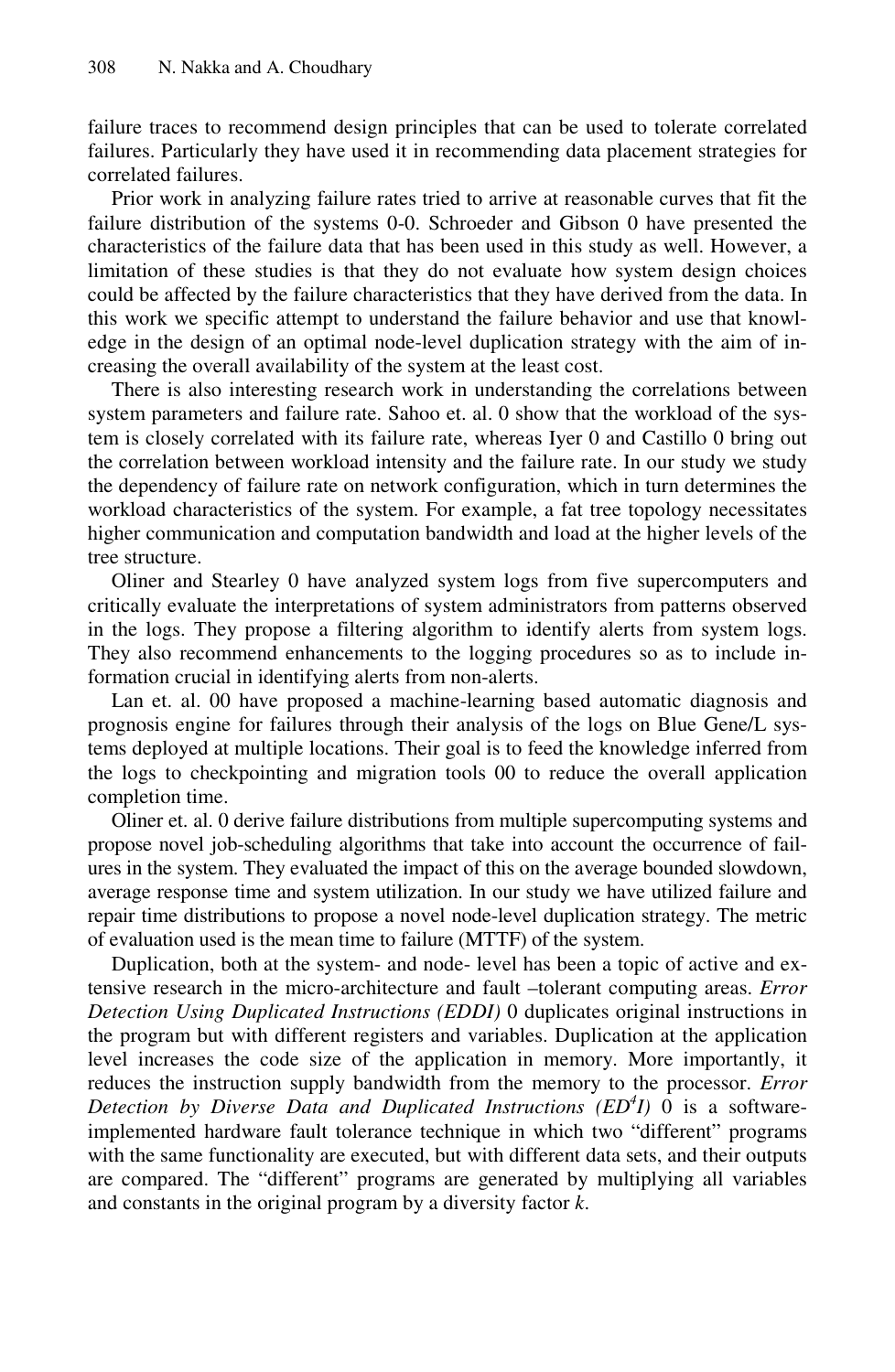In the realm of commercial processors the IBM G5 processor 0 has extra I- and Eunits to provide duplicate execution of instructions. To support duplicate execution, the G5 is restricted to a single-issue processor and incurs 35% hardware overhead.

In experimental research, simultaneous multithreading (SMT) 0 and the chip multiprocessor (CMP) architectures have been ideal bases for space and time redundant fault-tolerant designs because of their inherent redundancy. In simultaneously and redundantly threaded (SRT) processor, only instructions whose side effects are visible beyond the boundaries of the processor core are checked 0-0. This was subsequently extended in SRTR to include recovery 0. Another fault-tolerant architecture is proposed in the DIVA design 00. DIVA comprises an aggressive out-of-order superscalar processor along with a simple in-order checker processor. *Microprocessor-based introspection (MBI)* 0 achieves time redundancy by scheduling the redundant execution of a program during idle cycles in which a long-latency cache miss is being serviced. SRTR 0 and MBI 0 have reported up to 30% performance overhead, which are close to the overhead observed for Full Duplication (FullRep) in our experiments. These results counter the widely-used belief that full duplication at the processor-level incurs little or no performance overhead.

SLICK 0 is an SRT-based approach to provide partial replication of an application. The goals of this approach are similar to ours. However, unlike this approach we do not rely on a multi-threaded architecture for the replication. Instead, this paper presents modifications to a general superscalar processor to support partial or selective replication of the application.

As for research and production systems employing system-level duplication, the space mission to land on the moon used a TMR enhanced computer system 0. The TANDEM, now HP, Integrity S2 computer system 0 provided reliability through the concept of full duplication at the hardware level. The AT&T No.5 ESS telecommunications switch 0, 0 uses duplication in its administrative module consisting of the 3B20S processor, an I/O processor, and an automatic message accounting unit, to provide high reliability and availability. The JPL STAR computer 0 system for space applications primarily used hardware subsystem fault-tolerant techniques, such as functional unit redundancy, voting, power-spare switching, coding, and self-checks.

#### **3 Failure Rate Correlation with Network Configuration**

The failure data for each system is analyzed independently. The data set contains the data for all the systems in a monolithic fashion. Therefore, the data is split based on the system number. For data for a specific system, using the nodenumz field, which gives the number of the failed node, the failures for each node are aggregated and the number of failures for each node calculated. This data provides an ordering of the nodes based on the number of failures experienced by the node within the observation period. The number of failures per node also provides insights into the correlation between the node's failure behavior and the logical location of the node in the system's network configuration.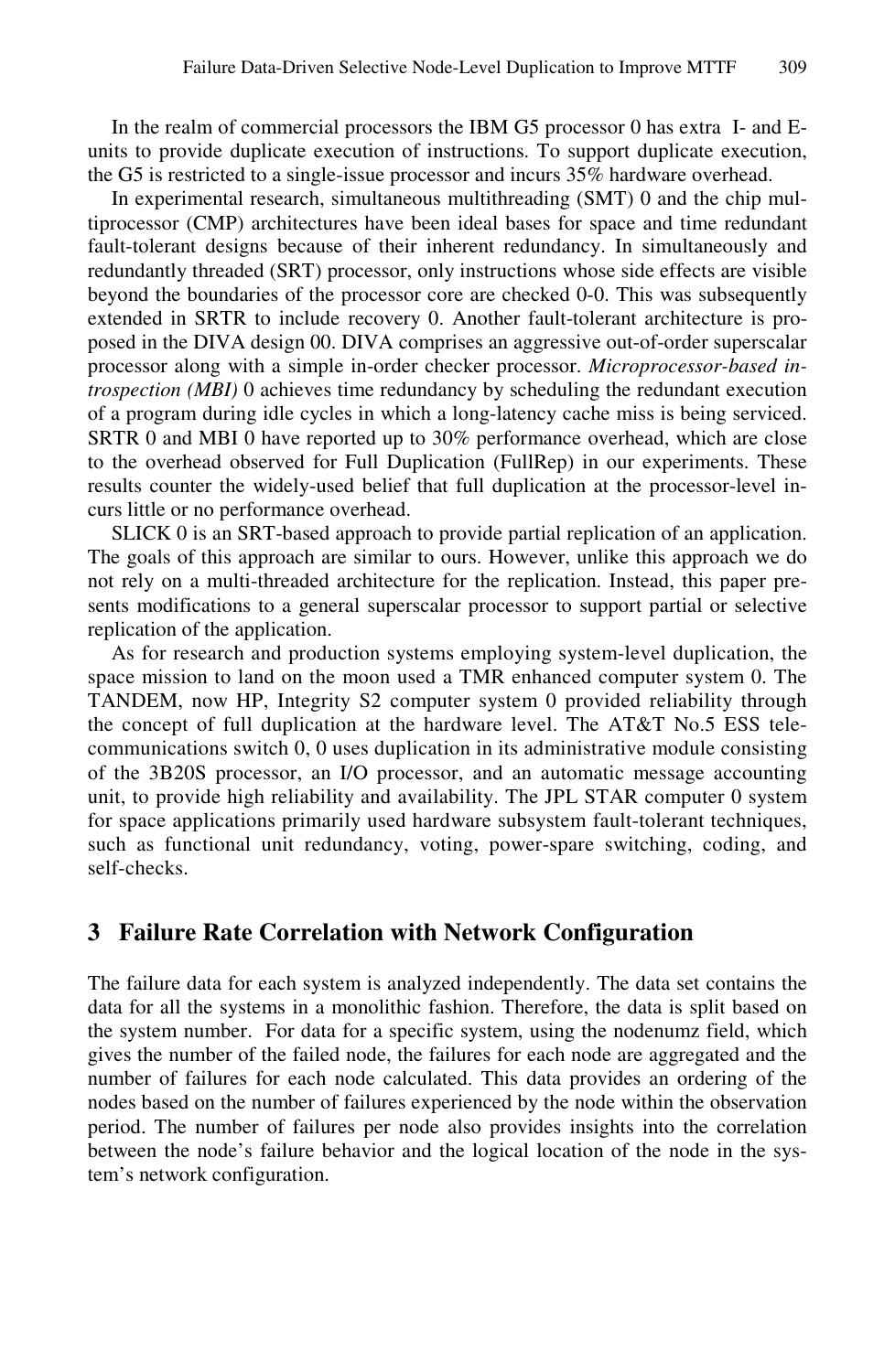

**Fig. 1.** Number of failures for nodes in System 18



**Fig. 2.** Number of failures for nodes in System 19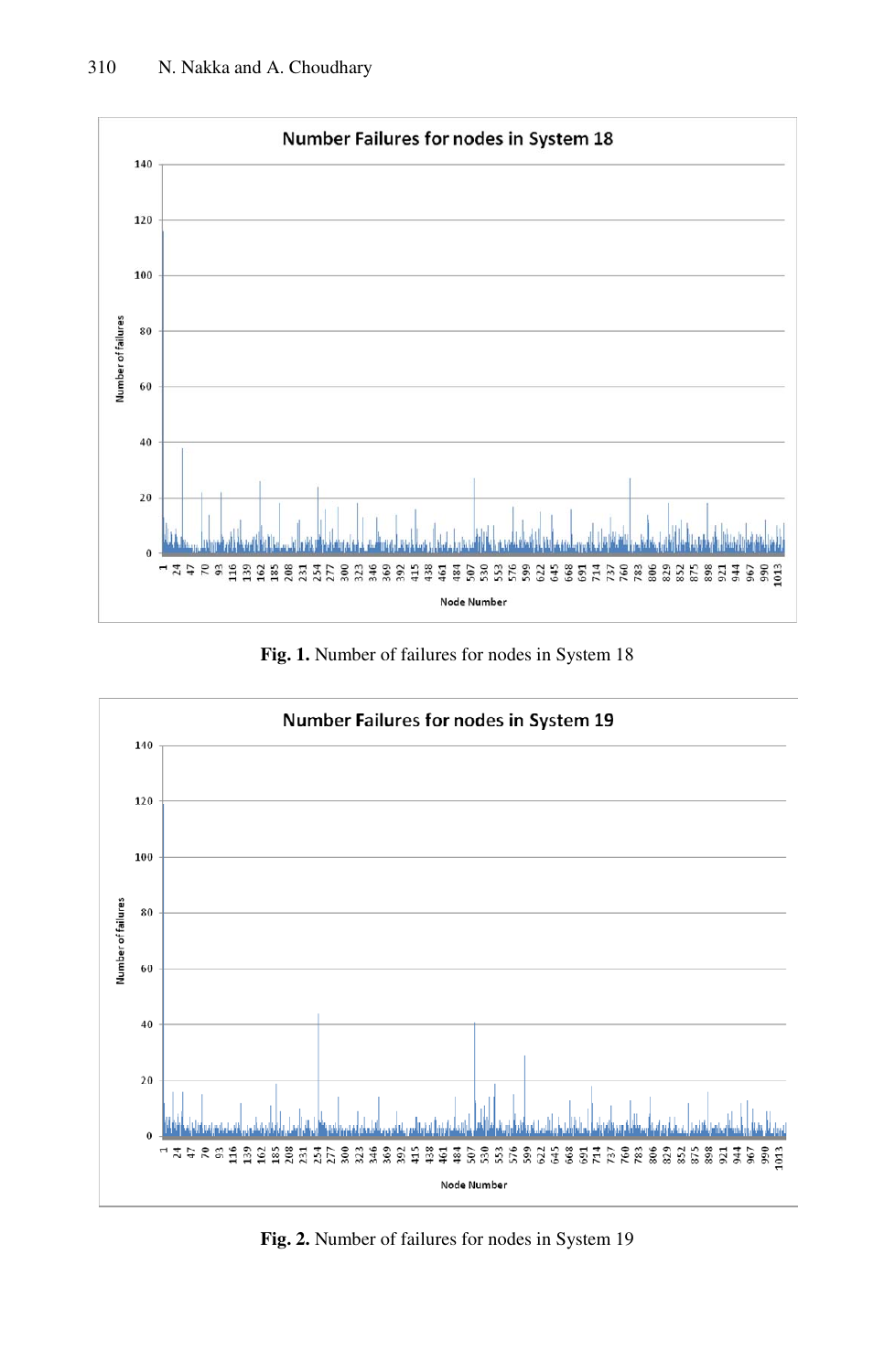As mentioned before, the nodes of a particular system show variability in the failure rate. This could partly be explained by the network configuration of the distributed system.

Fig. 1 and Fig. 2 show the failure behavior of individual nodes in System 18 and 19. The figure shows that the peaks of failures are at nodes with numbers that are multiples of 32, with a few exceptions. The exception in the failures of other nodes could be due to their specific workload characteristics or due to the inherent failure susceptibility of that node. On discussion with the system administrators, it was revealed that these systems are configured such that every  $32<sup>nd</sup>$  node serves as an NFS root for the other 31 nodes in the group and is running NFS root type services, making its workload considerably higher than the rest.

### **4 Approach**

This section describes our approach for analyzing the data and building a model used for selective node-level duplication. The records for a single node are ordered according to the time of occurrence of the failure, as given by the "Prob Started field". The time elapsed between the start of one failure and the consecutive failure in this ordered list gives the time between these two failures. Following this procedure the times between failure for each pair of failures for the node are calculated. The average of all these times is used as an estimate for the mean time between failures or the mean time to failure (MTTF) for the node. Time To Failure (TTF) for a fault  $i = TTF_i = (prob started)_i - (prob started)_{i-1}$ . Therefore,

$$
MTTF = \frac{\sum_{i}^{n} TTF_{i}}{n} = \frac{(prob\, started)_{n} - (system in stall\, date)}{n}
$$
 OR

MTTF is calculated as:

$$
MTTF = \frac{Total Period of study}{Number of Faltures observed (n)}
$$
 Eq. 1

The period of study of a system is its production time, defined elsewhere as the time between its installation and its decommissioning or the end of the observation period, whichever occurs first.

The "Downtime" field provides the time required by the administrators to fix the failure and bring the system back to its original state. It can be calculated as the difference between the "Prob Ended" and "Prob Started" fields. This is the repair time for this failure. Averaging this field over all the records for a single node provides an estimate for the mean time to repair (MTTR) for this node. Time To Repair (TTR) for a failure  $i = TTR<sub>i</sub> = (prob fixed)<sub>i</sub> − (prob started)<sub>i</sub>$ . Therefore, Mean Time To Repair is given by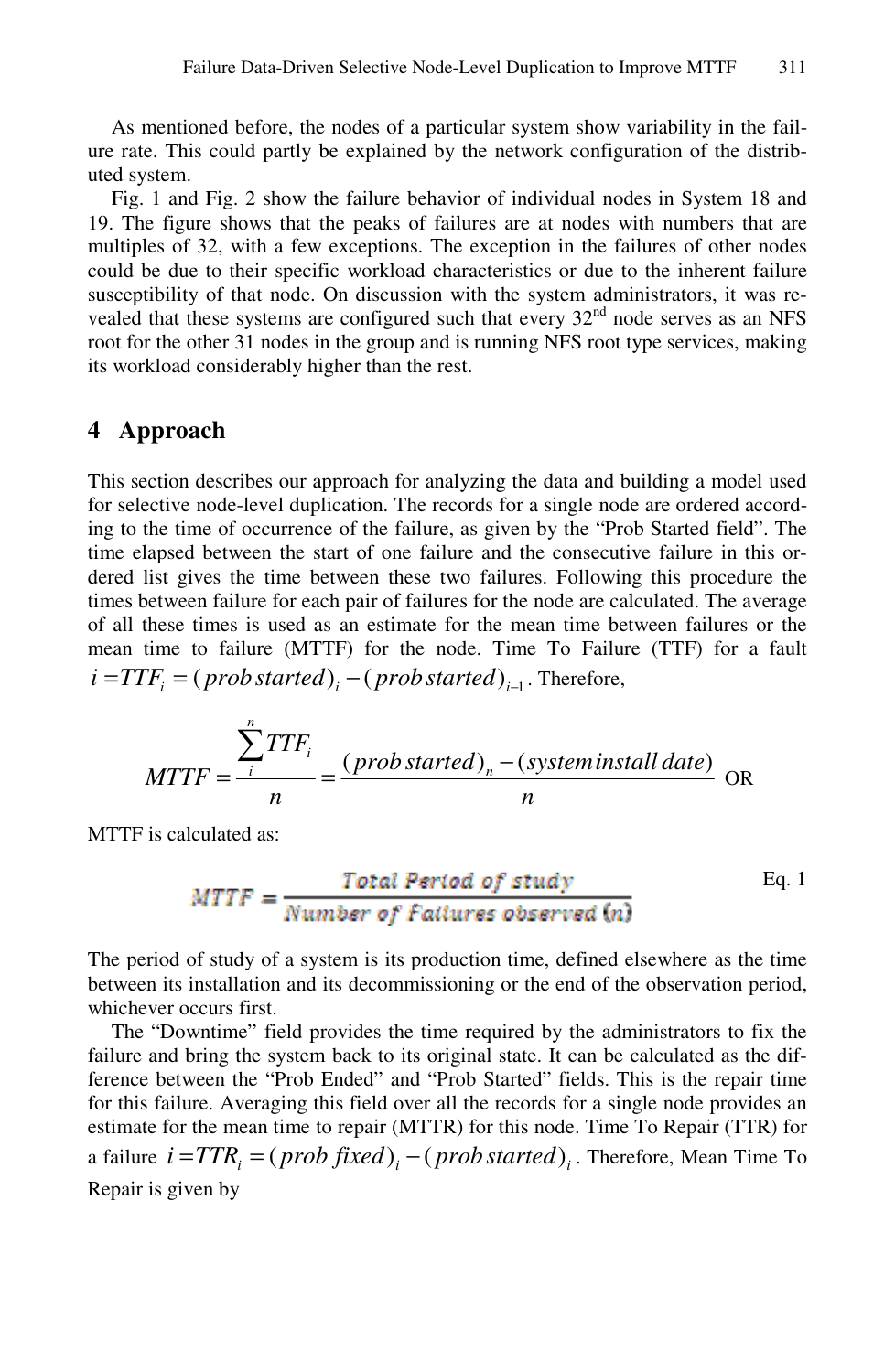$$
MTTR = \frac{\sum_{i}^{n} TTR_{i}}{n}
$$

#### **4.1 Introducing Node-Level Duplication**

From the previous analysis procedures, the MTTF and the MTTR for a node have been estimated. Now, we introduce a methodology to understand the effect on node failure if we augment it with a spare node. Fig. 3 shows the states through which a duplicated node transitions on failure and repair events. When both the original and the spare node are working correctly the system is in state "2". It is assumed that, after a failure is detected in the node, the system has the reconfiguration capability to fail over to the spare node instantaneously. Computation therefore continues uninterruptedly. This state of the node is represented by state "1" in the figure. In the mean time, the original node is repaired. The roles of the spare node and original node are switched. If no other failure occurs in the node, before the original node is repaired, then the original node assumes the role of the spare node, while the computation continues on the spare node. Essentially, the system is brought back to its pristine, faultfree state (State "2" in the figure). However, if the next failure for the node occurs within the mean time to repair for that node, then it is not possible to continue computation on that node. The node reaches state "0". We declare that duplication cannot cover this second failure. There are other possible transitions between these states, shown as dotted lines in Fig. 3. They are (i) State "0" to "2": When both the original and spare nodes are repaired and the node returns to its normal state. (ii) State "0" to "1": When one of the failed nodes (the original or the spare) is repaired and computation continues on this node. (iii) State "2" to "0": When both nodes fail at the same time. However, it is to be noted that for the analysis based on the data these transitions need not be considered. There would not be a transition from State "2" to "0" since the data represent failures only in one single node and would not therefore have



**Fig. 3.** State transition diagram for node failure with duplication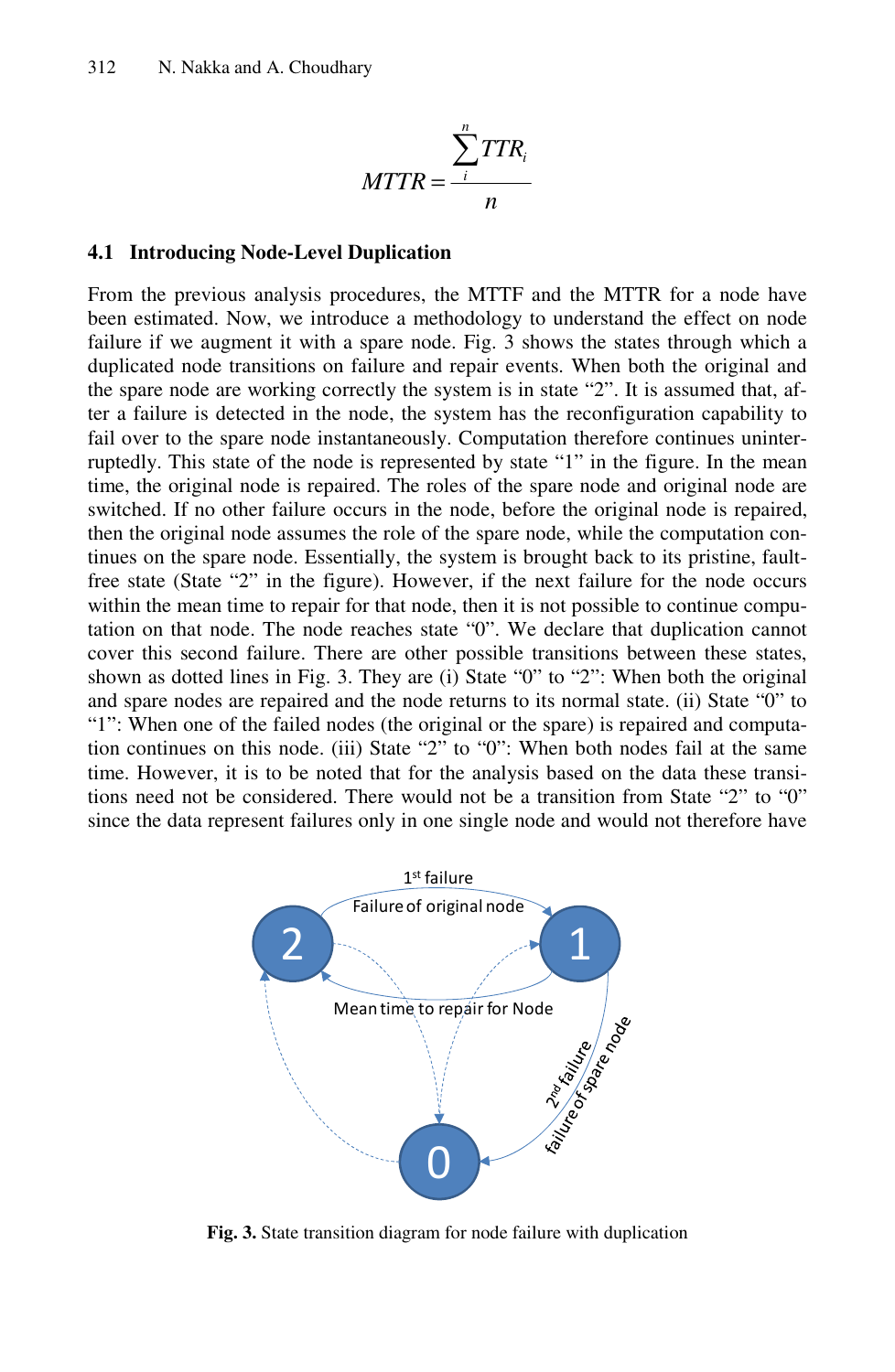two simultaneous failures. The purpose of the analysis (aided by the state transition diagram) is to decide whether a particular failure can be covered by duplication or not. Once the node reaches State "0" it is declared that the failure cannot be covered by duplication. Therefore, outward transitions from State "0" (to States "1" and "2") are not considered.

Based on this analysis, conducted for each node individually, we evaluate all the failures that are covered by duplication. This analysis provides an estimate of the nodes that benefit the most (have the maximum reduction in the number of failures) when they are duplicated.

The next part of the study is used to achieve application requirements of MTTF. To estimate the improvement in MTTF using node-level duplication, the nodes are ordered in terms of the reduction in number of failures when they are duplicated. In short, we will refer to this sorting criterion as the duplication coverage of the node. For a system without duplication the MTTF is calculated as the ratio between the total period of observation for the system and the number of failures observed as in the original data. Now, we pick the node with the highest duplication coverage. The MTTF for the system is recalculated as the total observation period for the system divided by the remaining number of failures in the system. Since the total observation period is constant, the MTTF is inversely proportional to the number of failures remaining in the system. Next, we pick the node with the next highest duplication coverage and recalculate the MTTF. Progressively, we include nodes in the order of their duplication coverage and calculate the MTTF. The duplication of nodes is continued until the MTTF requirements of the application are met.

#### **4.2 Effect of Duplication on System Reliability**

The node-level failure information is interpolated by selectively applying duplication to nodes that are most sensitive to errors. Depending on its execution profile, or on the frequency of its checkpointing support, the application demands a certain mean time to failure from the system so as to reduce the amount of wasted computation in the event of a failure. We study how the MTTF of the system is affected by incrementally adding dual redundancy to the nodes in the system.

In this study we consider node-level duplication as a fault-tolerance technique employed to increase the MTTF of a system. For each node that is duplicated, using the analysis mentioned in Section 0, some or all of the failures for that node are covered. This decreases the total number of failures in the system, thereby increasing the MTTF of the system using Eq. 1. If no information about the failure rate of nodes is available, all nodes would be assumed to fail uniformly and therefore the nodes to be duplicated would be picked at random one after another. We refer to this as the Traditional approach. However, with the failure rate analysis of the data we have derived a model for the coverage provided by duplication at the node-level and an ordering for the nodes based on the improvement in coverage by duplicating that node. Using this model, we may be able to improve the choice of nodes to be duplicated. This is the "Model-driven" approach to selecting nodes for incremental duplication.

Fig. 4 through Fig. 9 compare the cumulative increase in MTTF due to incremental node duplication for Systems 10, 11, 12, 13, 18, and 19 respectively, for these two approaches. The x-axis represents the percentage of nodes that have been duplicated.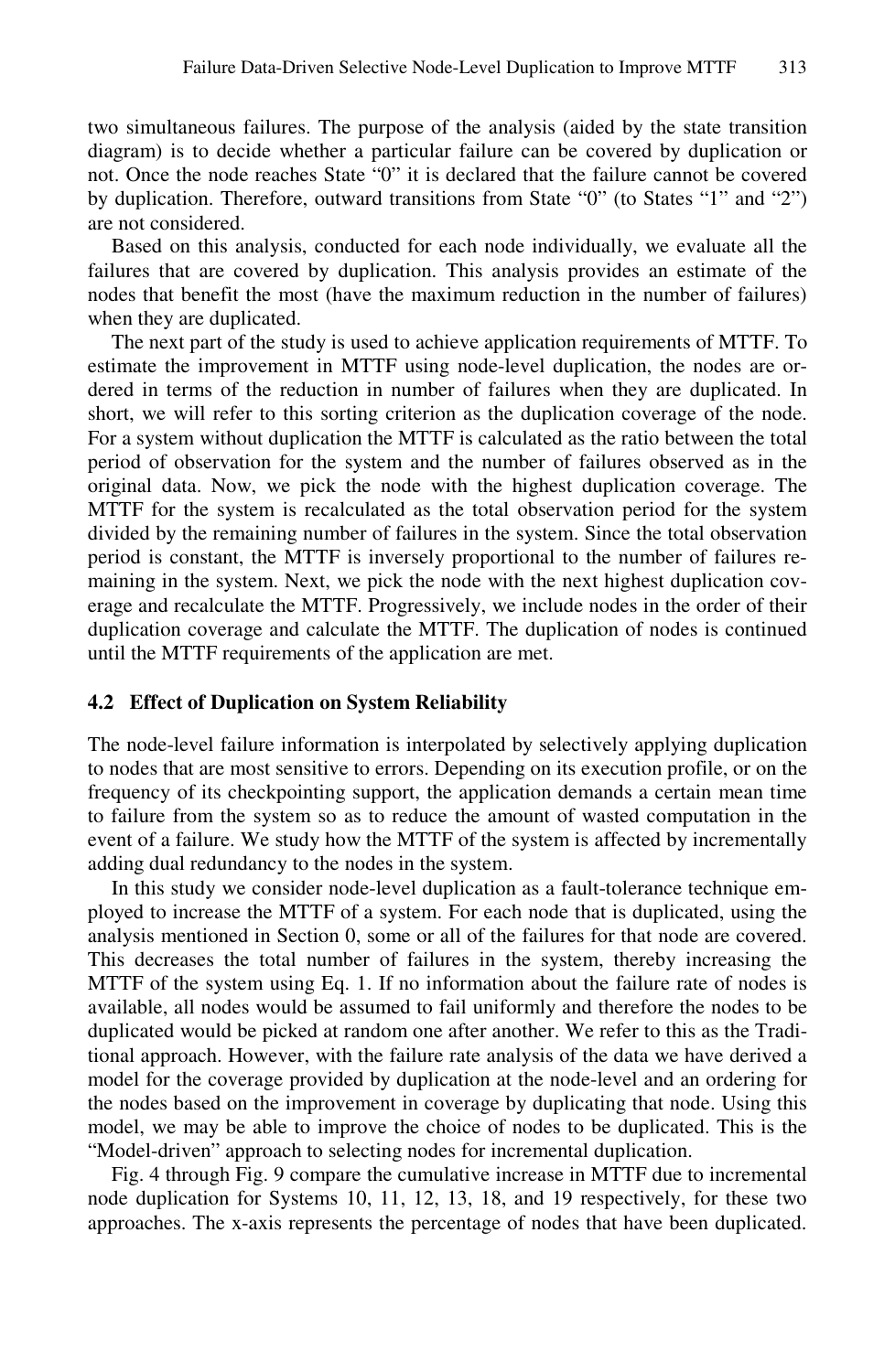l

The y-axis gives the percentage in MTTF achieved by duplicating that subset of the nodes in the system. The data points when major increments in MTTF (25%, 50%, 100%, 150%, 200%) <sup>1</sup> are crossed are labeled on the curves for the "Traditional" and "Model-driven" approaches. We see that consistently for all curves and for all major increments in MTTF, our Model-driven approach far outperforms the Traditional approach of random selection of nodes. For example, in Fig. 4 for System 10 the modeldriven approach achieves close to 25% improvement of MTTF (exactly 26.7%) when 3.9% of the nodes are duplicated. For approximately the same improvement in MTTF the traditional approach requires 20.3% of the nodes to be duplicated. Thus there is an improvement of about 420% in the number of nodes to be duplicated using our dataderived model-driven approach. Table 2 summarizes these results for 6 systems that characterize those under study and for different aims for improvement in MTTF.

From Table 2 we note two striking observations. Firstly, the average improvement in number of nodes duplicated varies widely between different systems. This is due to the variation in the failure distribution of the system. The marginal increase in fault coverage for System 18, System 10 and System 12 with every additional node duplicated using the model-driven approach is shown in Fig. 10, Fig. 11, and Fig. 12 respectively. We see that for Systems 18 and 19, using the model-driven approach,



**Fig. 4.** % Increase in MTTF with node-level duplication for System 10

<sup>1</sup> Note that the actual data point represents the first time the increase in MTTF has *crossed* a major increment and is not exactly equal to the major increment.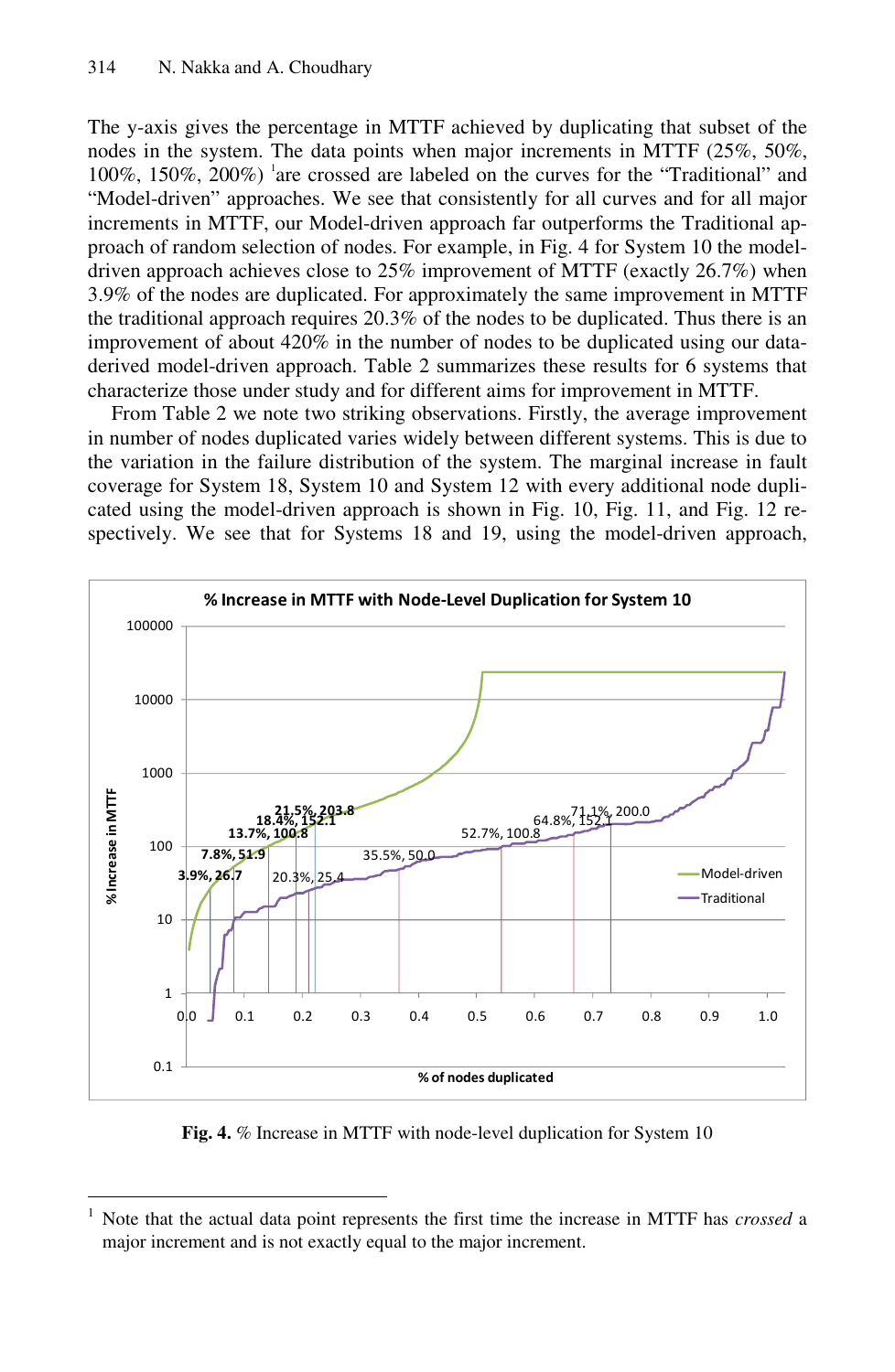

**Fig. 5.** % Increase in MTTF with node-level duplication for System 11



**Fig. 6.** % Increase in MTTF with node-level duplication for System 12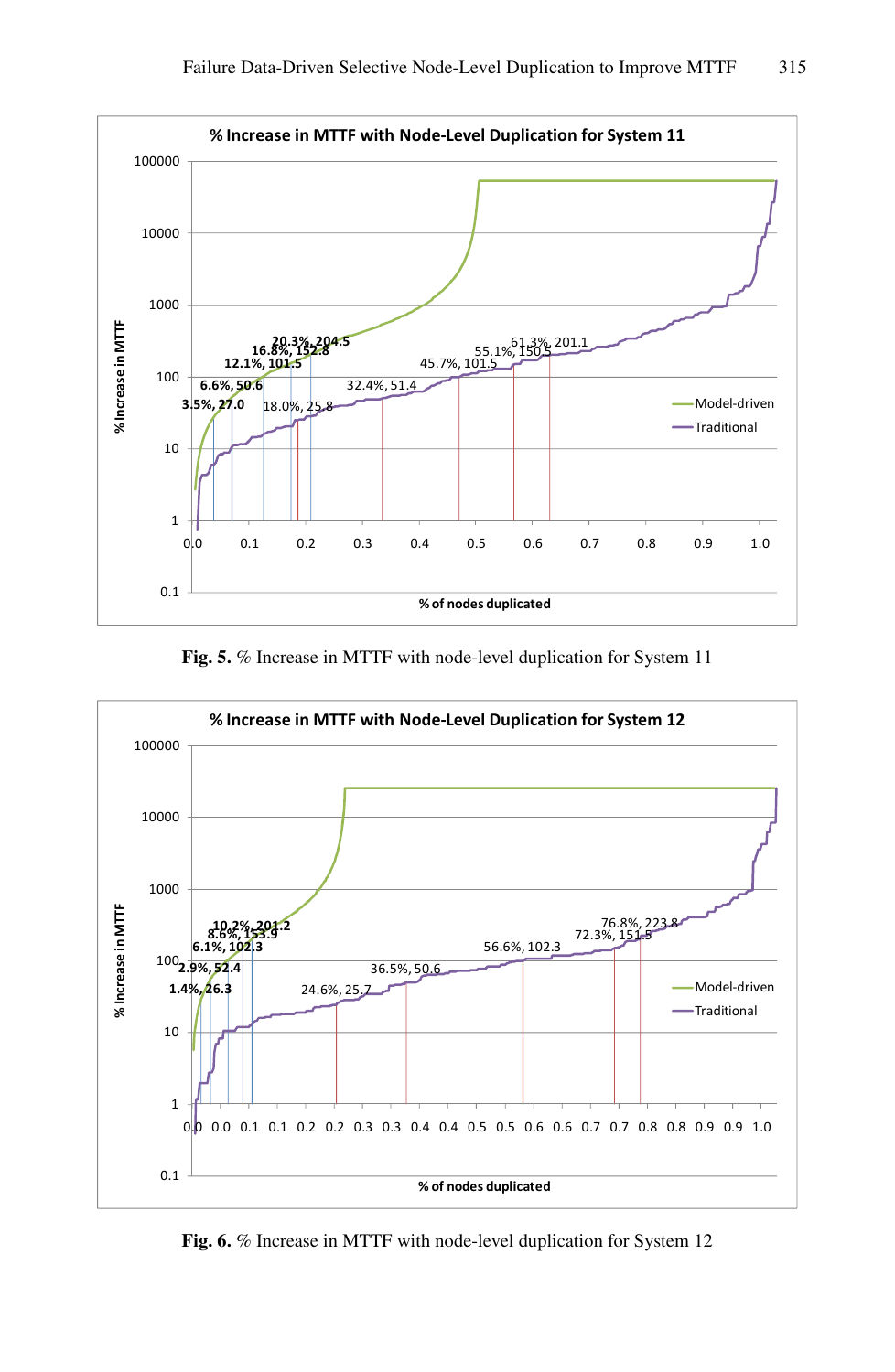

**Fig. 7.** % Increase in MTTF with node-level duplication for System 13



**Fig. 8.** % Increase in MTTF with node-level duplication for System 18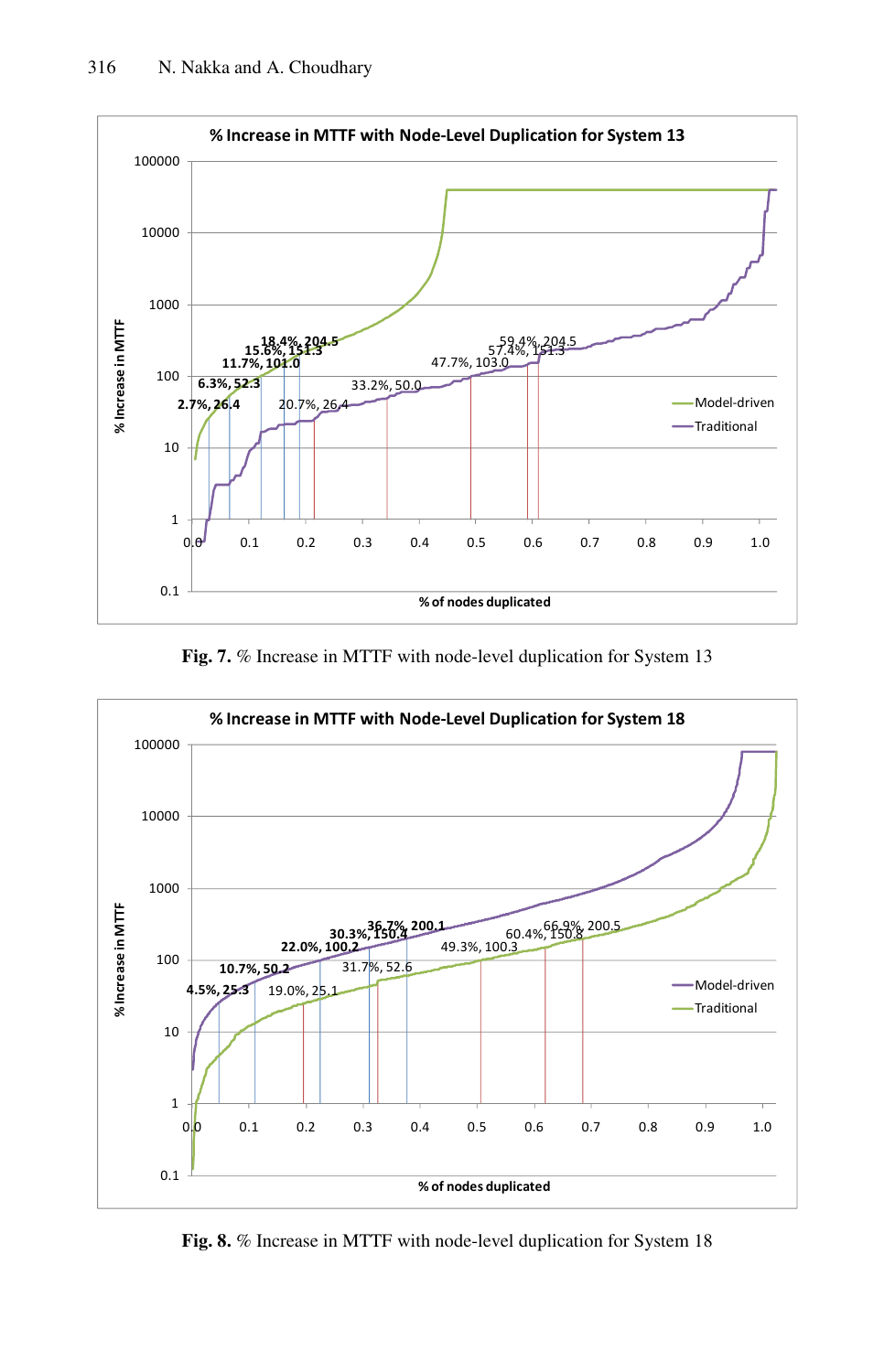

**Fig. 9.** % Increase in MTTF with node-level duplication for System 19

| Improvement<br>in nodes duplicated                 |     |             |      |        |      |             |      |         |
|----------------------------------------------------|-----|-------------|------|--------|------|-------------|------|---------|
|                                                    |     | 10          | 11   | 12     | 13   | 18          | 19   | Average |
|                                                    | 25  | 420<br>$\%$ | 411% | 1700\% | 657% | 324<br>$\%$ | 531% | 674%    |
|                                                    | 50  | 355<br>$\%$ | 388% | 1147%  | 431% | 195<br>$\%$ | 271% | 465%    |
| %MTTF<br>Improvement<br>$\left($ approx. $\right)$ | 100 | 286<br>$\%$ | 277% | 835%   | 307% | 124<br>$\%$ | 158% | 331\%   |
|                                                    | 150 | 253<br>$\%$ | 228% | 741%   | 268% | 100<br>$\%$ | 118% | 285%    |
|                                                    | 200 | 231<br>$\%$ | 202% | 656%   | 223% | 82%         | 95%  | 248%    |
| Average                                            |     | 309<br>$\%$ | 301% | 1016\% | 377% | 165<br>$\%$ | 235% |         |

**Table 2.** Improvement in #nodes duplicated using Model-driven vs Traditional approaches

the MTTF continues to increase until about 90% of the nodes are duplicated. This indicates that failures occur in upto 90% of the nodes, even though to a small degree, as shown in Fig. 10. Therefore the average improvement for these systems is 165%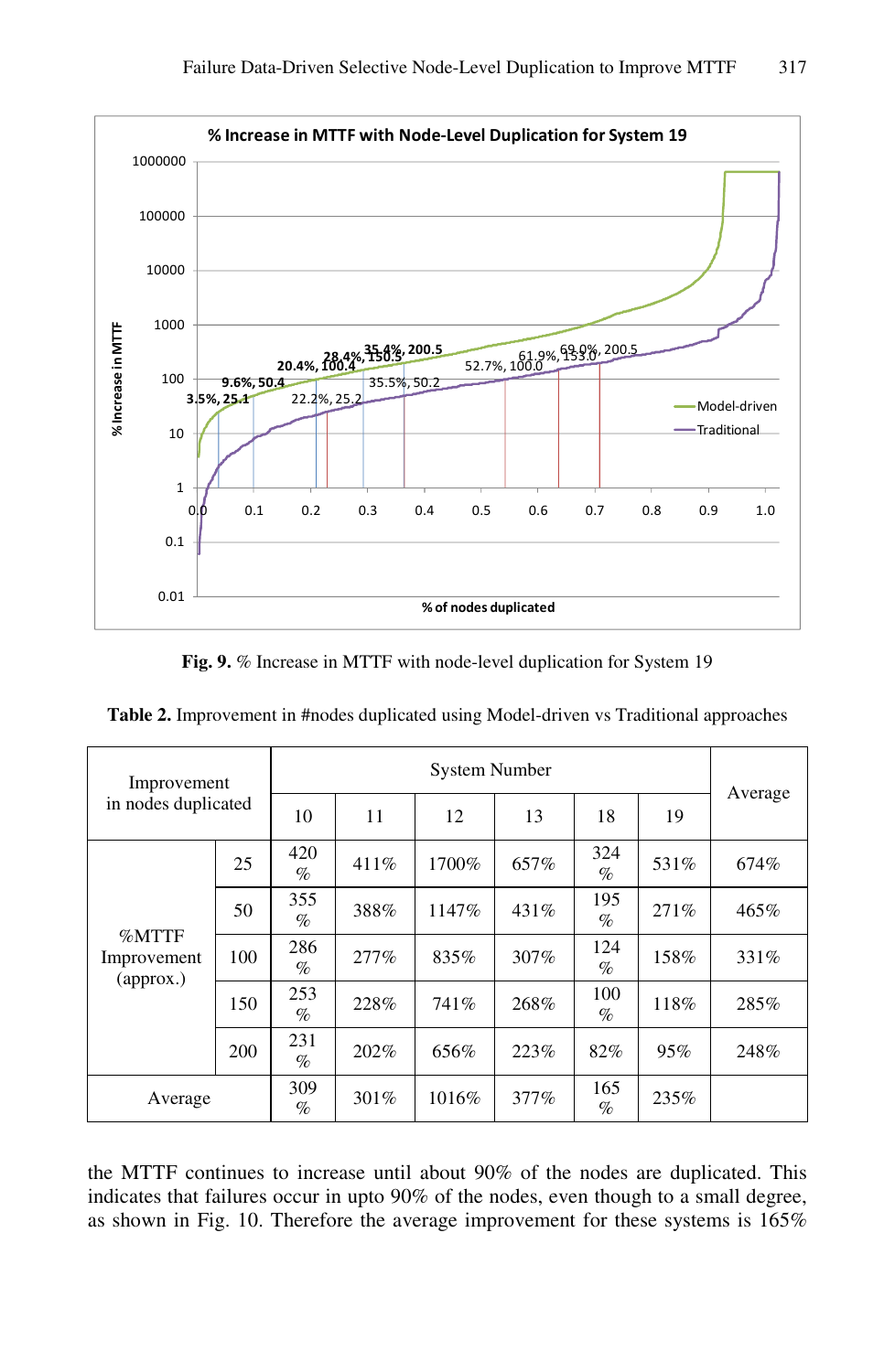and 235% respectively. For Systems 10, 11 and 13, it is seen that failures occur in only about 50% of the nodes (please see Fig. 11), thus there is an initial rapid improvement in MTTF using the model-driven approach as compared to the traditional approach. The average improvement for these systems ranges between 300 to 375%. For System 12, failures are concentrated in only upto 25% of the nodes, as shown in Fig. 12. Therefore, the improvement is even more stark and rapid, thereby showing an average improvement of about 1000%.



**Fig. 10.** Marginal increase in fault coverage with model-driven node duplication for System 18

Secondly, the improvement achieved in the nodes to be duplicated decreases as we try to achieve higher increments in MTTF. In other words, the gain in number of nodes duplicated for 25% improvement in MTTF is higher than that for 50% improvement in MTTF, which in turn is greater than that for a 100% improvement in MTTF and so on. This supports intuition since the model-driven approach is essentially greedy. It attempts to pick the node that provides the next best improvement in MTTF (or failure coverage). Therefore, the marginal increase in failure coverage for every additional node that is duplicated decreases monotonically. However, for a random selection of nodes, it is possible that nodes selected at later stages for duplication have a higher increment in the failure coverage than that of nodes selected in the earlier picks. These two trends are depicted in Fig. 13.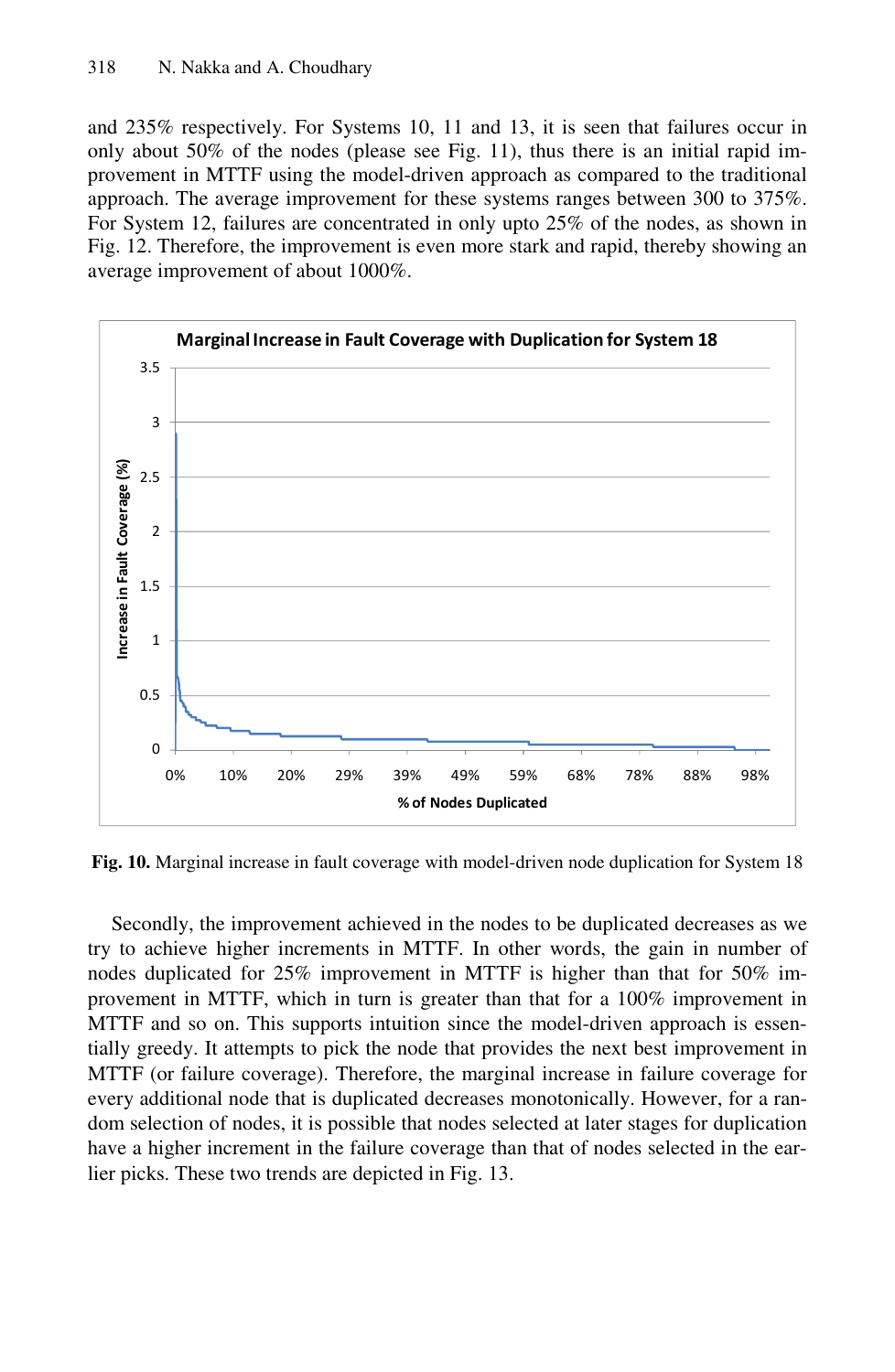

**Fig. 11.** Marginal increase in fault coverage with model-driven node duplication for System 10



**Fig. 12.** Marginal increase in fault coverage with model-driven node duplication for System 12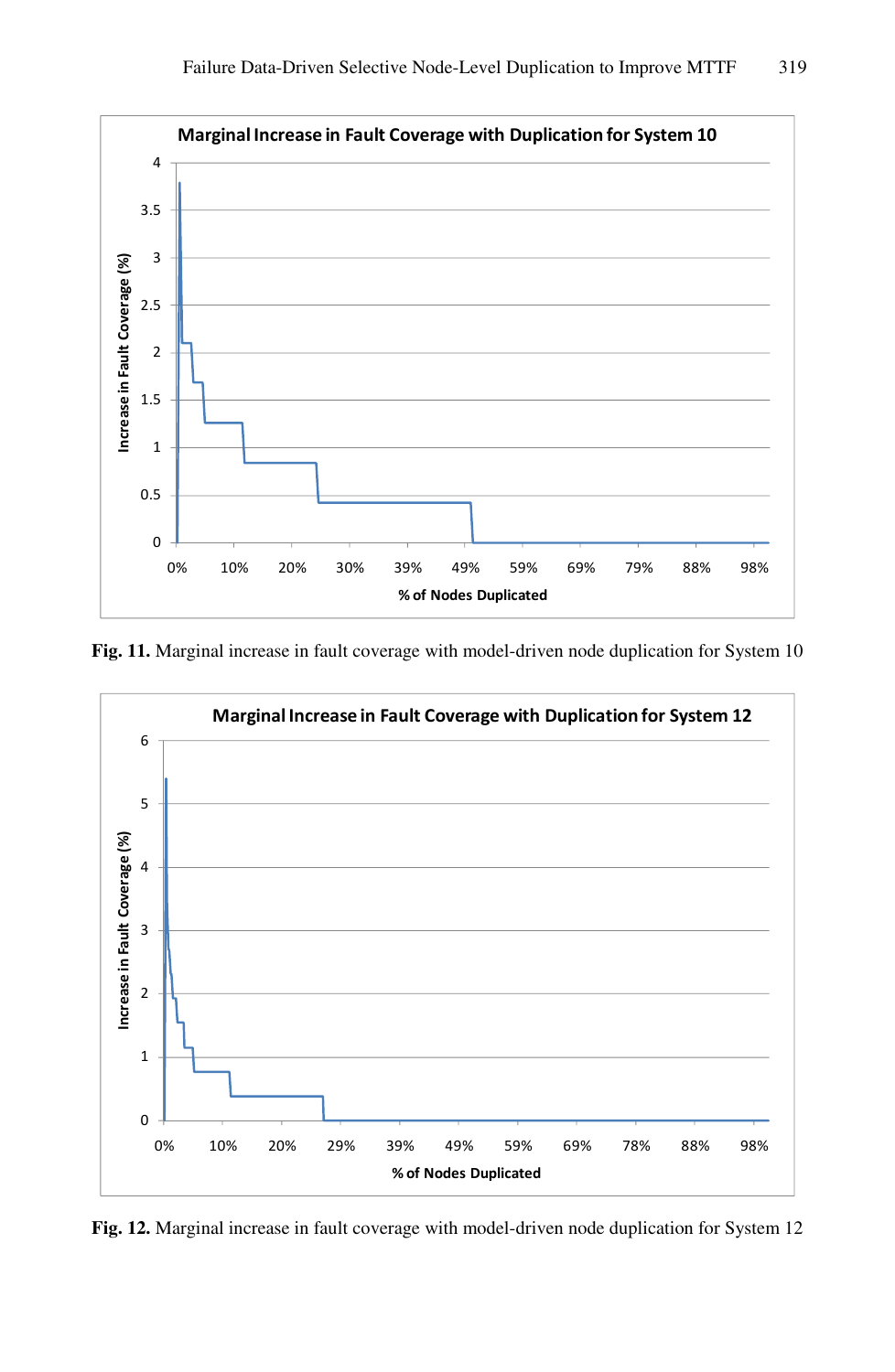

**Fig. 13.** Marginal increase in failure coverage for traditional and model-driven approaches

## **5 Conclusions and Future Directions**

In this paper, we have presented our analysis of the failure behavior of large scale systems using the failure logs collected by Los Alamos National Laboratory on 22 of their computing clusters. We note that not all nodes show similar failure behavior in the systems. Our objective, therefore, was to arrive at an ordering of nodes to be incrementally (one by one) selected for duplication so as to achieve a target MTTF for the system after duplicating the least number of nodes. The network configuration of the systems and the consequent unequal distribution of workloads showed a close correlation with the failure behavior of the nodes. Using the start times and the down times logged for the failures we derived the time between failures and the mean time for repairs failures on a node. Using these two derived quantities, we arrived at a model for the fault coverage provided by duplicated each node and ordered the nodes according to coverage provided by each node. We saw that as compared to traditional approach of randomly choosing nodes for duplication, our model-driven approach provides improvements ranging from 82% to 1700% depending on the improvement in MTTF that is targeted and the failure distribution of the nodes in the system. The variations due to these parameters have also been explained.

The failure data from LANL provides node level failure information even though each node has multiple processors. Also, different nodes have different number of processors, therefore a more fine-grained logging of failures at the processor-level could provide even higher improvement in hardware overheads in achieving higher levels of System-level MTTFs.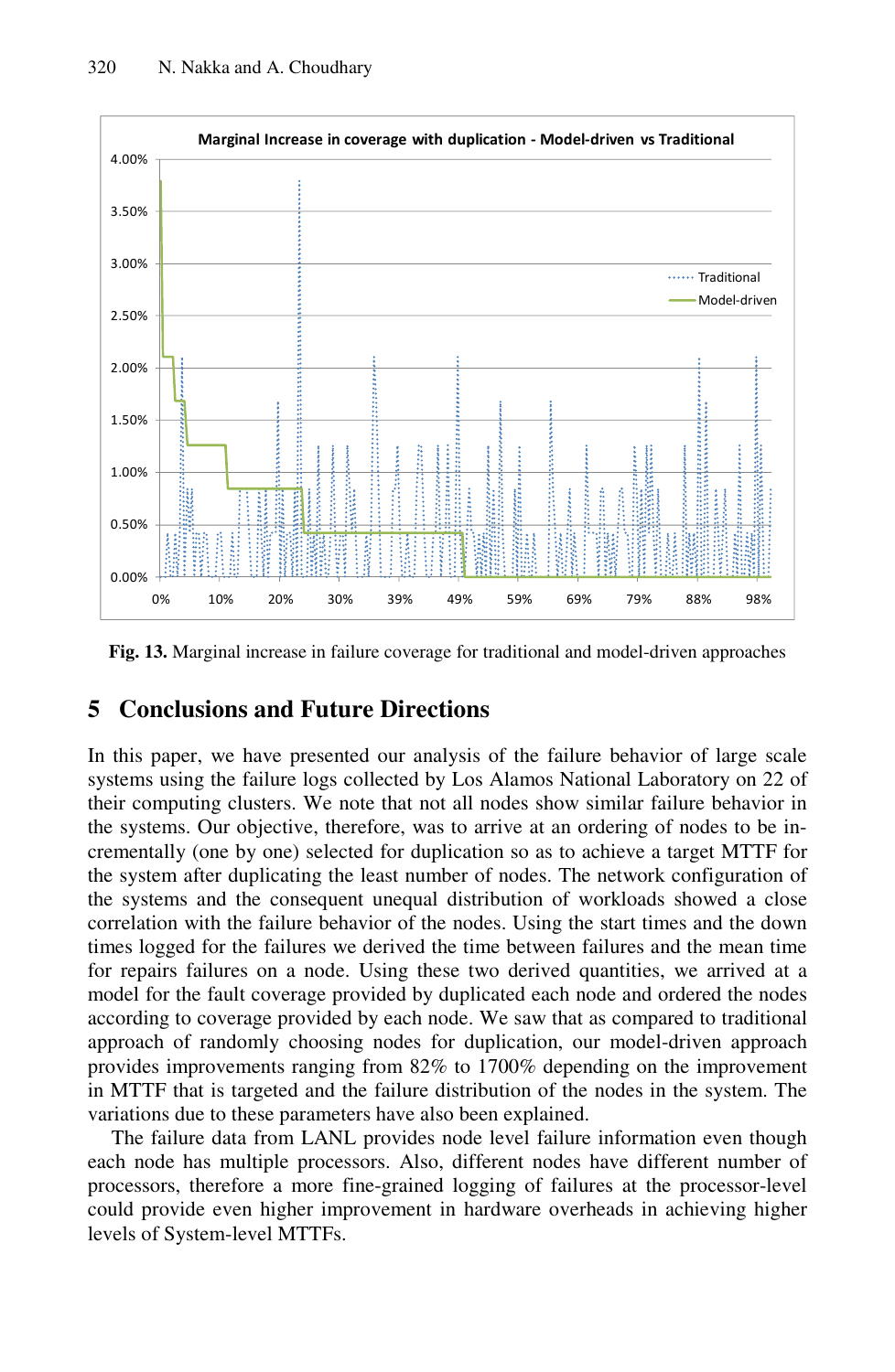**Acknowledgments.** This work was supported in part by NSF OCI-0956311, NSF HECURA CCF-0621443, NSF SDCI OCI-0724599, NSF CNS-0830927, NSF IIS-0905205, and DOE SCIDAC-2: Scientific Data Management Center for Enabling Technologies (CET) grant DE-FC02-07ER25808, DOE FASTOS award number DE-FG02-08ER25848. We are very thankful to Gary Grider, John Bent, John Nunez and Satsangat Khalsa from Los Alamos National Laboratory (LANL) for their guidance and providing key insights into the data.

### **References**

- 1. Plank, J.S., Elwasif, W.R.: Experimental assessment of workstation failures and their impact on checkpointing systems. In: Proceedings of Fault Tolerant Computing Systems, FTCS 1998 (1998)
- 2. Nath, S., Yu, H., Gibbons, P.B., Seshan, S.: Subtleties in tolerating correlated failures. In: Proceedings of the Symposium On Networked Systems Design and Implementation, NSDI 2006 (2006)
- 3. Heath, T., Martin, R.P., Nguyen, T.D.: Improving cluster availability using workstation validation. In: Proceedings of ACM SIGMETRICS (2002)
- 4. Long, D., Muir, A., Golding, R.: A longitudinal survey of internet host reliability. In: Proceedings of the 14th Intl. Symposium on Reliable Distributed Systems (1995)
- 5. Nurmi, D., Brevik, J., Wolski, R.: Modeling machine availability in enterprise and widearea distributed computing environments. In: Cunha, J.C., Medeiros, P.D. (eds.) Euro-Par 2005. LNCS, vol. 3648, pp. 432–441. Springer, Heidelberg (2005)
- 6. Sahoo, R.K., Sivasubramaniam, A., Squillante, M.S., Zhang, Y.: Failure data analysis of a large-scale heterogeneous server environment. In: Proceedings of Dependable Systems and Networks (June 2004)
- 7. Tang, D., Iyer, R.K., Subramani, S.S.: Failure analysis and modelling of a VAX cluster system. In: Fault Tolerant Computing Systems (1990)
- 8. Xu, J., Kalbarczyk, Z., Iyer, R.K.: Networked Windows NT system field failure data analysis. In: Proc. of the Pacific Rim International Symposium on Dependable Computing (1999)
- 9. Schroeder, B., Gibson, G.: A large-scale study of failures in high-performance-computing systems. In: Proceedings of the International Conference on Dependable Systems and Networks (DSN), Philadelphia, PA (June 2006)
- 10. Iyer, R.K., Rossetti, D.J., Hsueh, M.C.: Measurement and modeling of computer reliability as affected by system activity. ACM Transactions on Computing Systems 4(3) (1986)
- 11. Castillo, X., Siewiorek, D.: Workload, performance, and reliability of digital computing systems. In: 11th International Conference on Fault Tolerant Computing Systems (1981)
- 12. Oliner, A.J., Stearley, J.: What Supercomputers Say: A Study of Five System Logs. In: Proceedings of the International Conference on Dependable Systems and Networks (DSN), Edinburgh, UK, June 2007, pp. 575–584 (2007)
- 13. Lan, Z., Li, Y., Gujrati, P., Zheng, Z., Thakur, R., White, J.: A Fault Diagnosis and Prognosis Service for TeraGrid Clusters. In: Proceedings of TeraGrid 2007 (2007)
- 14. Gujrati, P., Li, Y., Lan, Z., Thakur, R., White, J.: Exploring Meta-learning to Improve Failure Prediction in Supercomputing Clusters. In: Proceedings of International Conference on Parallel Processing, ICPP (2007)
- 15. Li, Y., Lan, Z.: Using Adaptive Fault Tolerance to Improve Application Robustness on the TeraGrid. In: Proceedings of TeraGrid 2007 (2007)